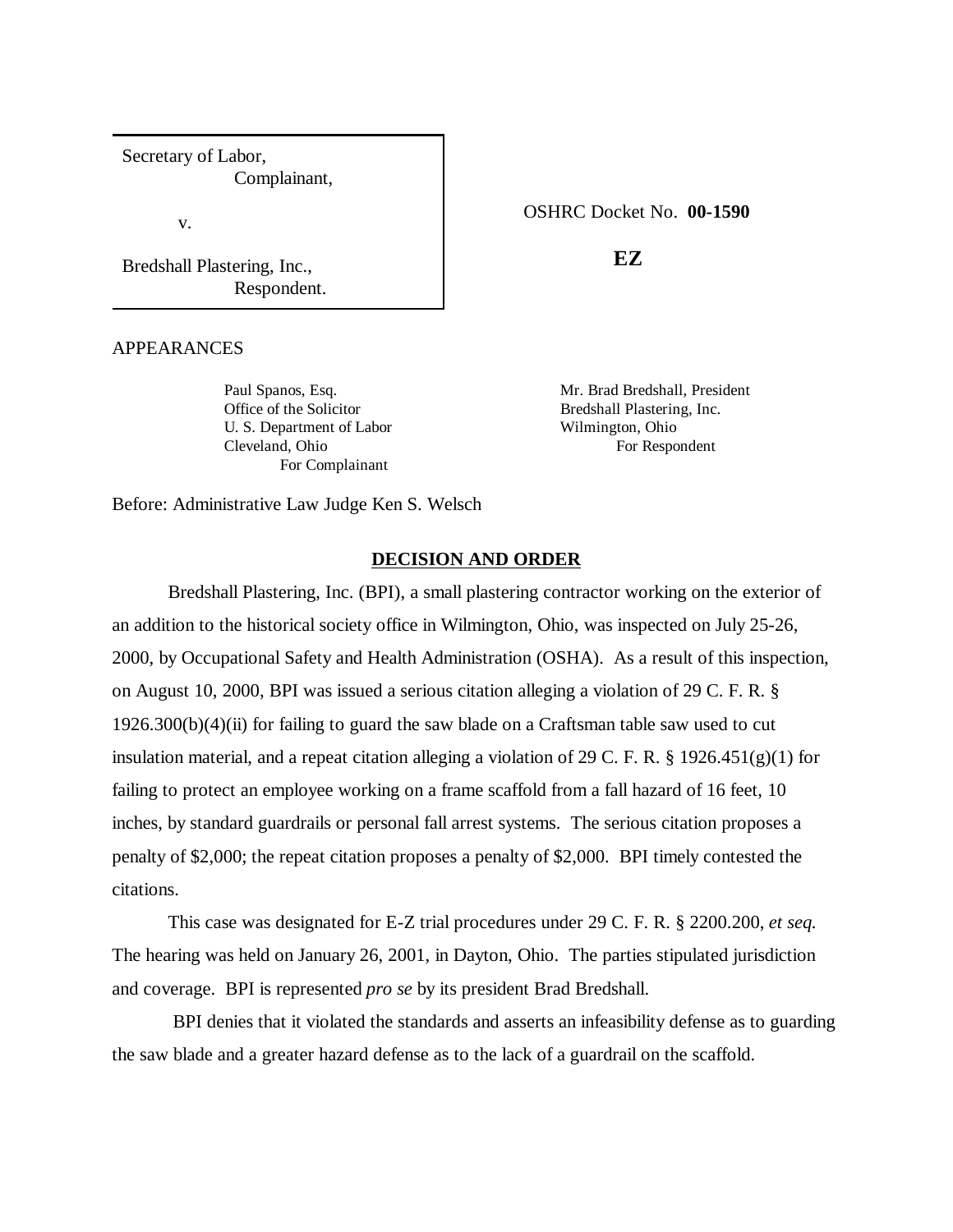For the following reasons, BPI's infeasibility and greater hazard defenses are rejected and the two violations are affirmed for a total penalty of \$2,500.

#### **Background**

BPI, a small company with an office in Wilmington, Ohio, is engaged in the business of interior plastering, exterior stucco, and exterior insulation finish system (EIFS) in Ohio. It has been in business for approximately six years and employs 10 - 12 employees.

In July 2000, BPI was the EIFS subcontractor working on an addition to the historical society office in Wilmington. BPI began work on the project about four days before the inspection and had four employees on the jobsite (Tr. 80-81). The work involved fastening polystyrene insulation board to the wall, attaching fiberglass mesh to the board, and then applying the finish (similar to stucco). To perform this work, BPI had erected tubular frame scaffolding, three frames high, around the exterior of the addition (Exh. C-2, Tr. 38).

On July 25, 2000, at approximately 3:30 p. m., OSHA Compliance Officer (CO) Stephen Medlock was driving from an inspection and observed an employee on a scaffold applying the EIFS to a wall without fall protection and without a guardrail behind him. Medlock stopped his car and initiated an inspection pursuant to an OSHA local emphasis program on fall protection (Tr. 14). There were two BPI employees on site: Guy Adams, the foreman, was on the scaffold; and Ryan Warrior, a laborer, was on the ground (Exh. C-2, Tr. 16). Adams was working on the scaffold at 16 feet, 10 inches, with no guardrail or personal fall arrest protection (Tr. 37). Although the rest of the scaffolding had guardrails, there was no guardrail behind Adams where he was working facing the building (Tr. 44). Adams told Medlock that he did not remove the guardrail (Tr. 47).

Additionally, CO Medlock observed a Craftsman table saw on the ground without a guard covering the saw blade. Foreman Adams told him that he had used the saw earlier in the day to cut four pieces of insulation board. Adams demonstrated how he used the saw. His hands were only 11 inches away from the blade that was set on a 45 degree angle (Tr. 29). Adams, who owned the saw, stated that he never used a guard on the saw blade. Medlock did not observe the saw in operation.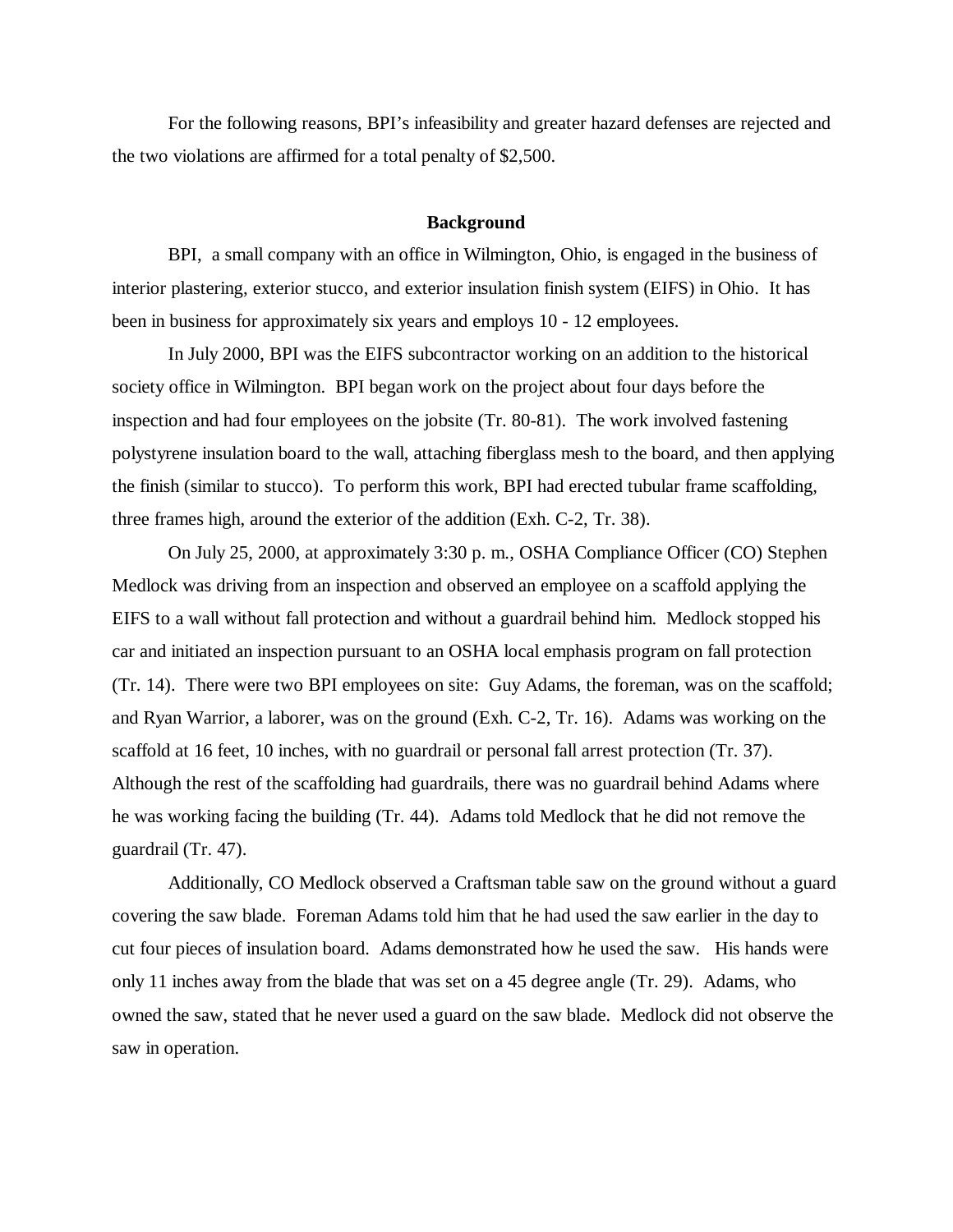CO Medlock concluded his inspection the next day. Based on his investigation, the citations were issued on August 10, 2000.

# **DISCUSSION**

The Secretary has the burden of proving, by a preponderance of the evidence, a violation of a standard.

In order to establish a violation of an occupational safety or health standard, the Secretary has the burden of proving: (a) the applicability of the cited standard, (b) the employer's noncompliance with the standard's terms, (c) employee access to the violative conditions, and (d) the employer's actual or constructive knowledge of the violation (*i.e.,* the employer either knew, or with the exercise of reasonable diligence could have known, of the violative conditions).

*Atlantic Battery Co.,* 16 BNA OSHC 2131, 2138 (No. 90-1747, 1994).

Knowledge of the violative conditions on site is imputed to BPI by its foreman Adams. "Because corporate employers can only obtain knowledge through their agents, the actions and knowledge of supervisory personnel are generally imputed to their employers, and the Secretary can make a prima facie showing of knowledge by proving that a supervisory employee knew of or was responsible for the violation." *Todd Shipyards Corp.,* 11 BNA OSHC 2177, 2179 (No. 77- 1598, 1984). Adams had been a foreman for BPI since its inception and Bredshall agreed that Adams was the foreman on the project. Adams was operating the table saw without a guard and Bredshall was aware of this. Adams was standing on the scaffold without a guardrail or fall protection. His knowledge is imputed to BPI. "(W)hen a supervisory employee has actual or constructive knowledge of the violative conditions, that knowledge is imputed to the employer." *Dover Elevator Co.,* 16 BNA OSHC 1281, 1286 (No. 91-862, 1993).

# **ALLEGED VIOLATIONS**

# **Citation 1, Item 1 – Alleged serious violation of § 1926.300(b)(4)(ii)**

Section  $1926.300(b)(4)(ii)$  provides:

The point of operation of machines whose operation exposes an employee to injury, shall be guarded. The guarding device shall be in conformity with any appropriate standards therefor, or, in the absence of applicable specific standards, shall be so designed and constructed as to prevent the operator from having any part of his body in the danger zone during the operating cycle.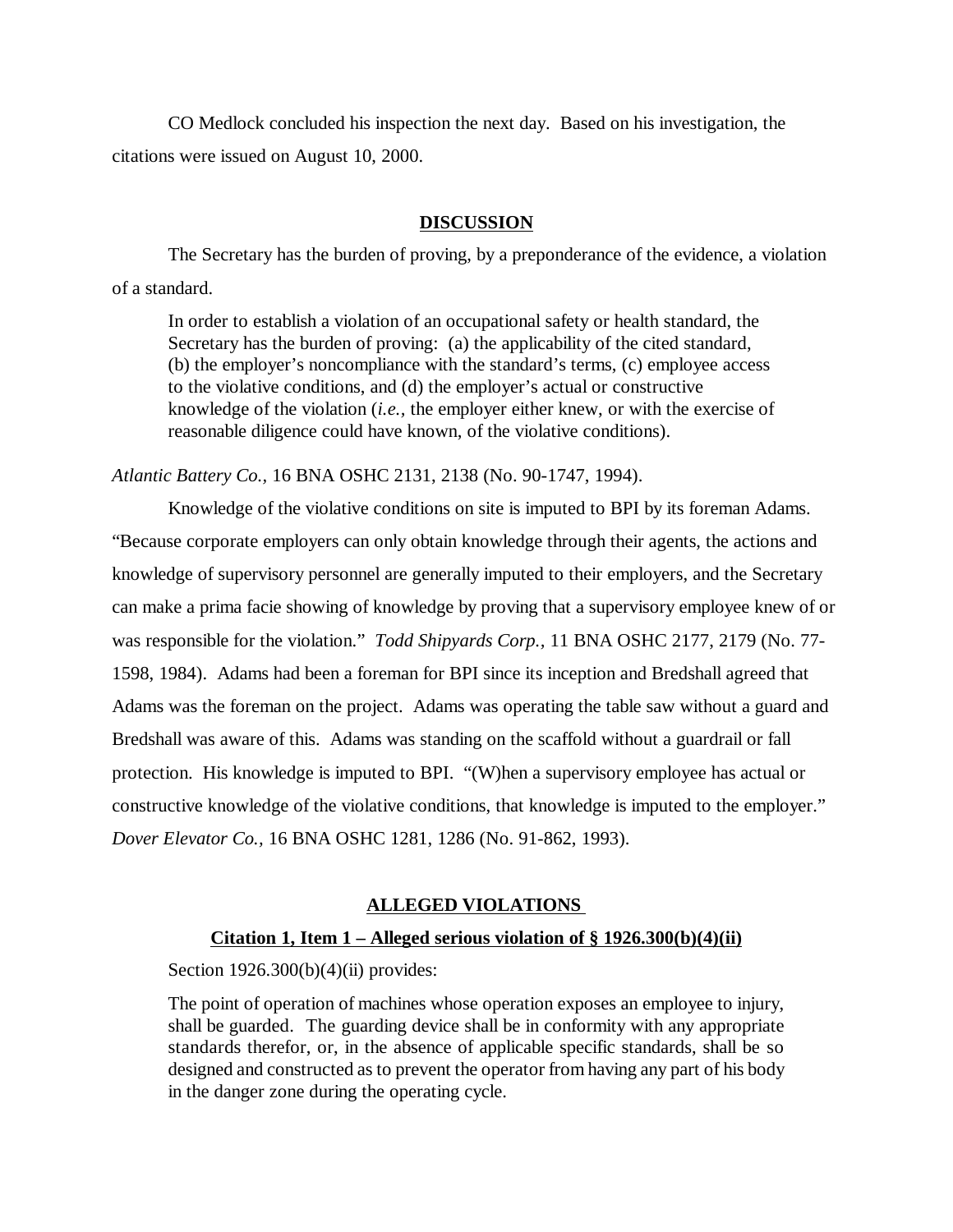The point of operation is the "area on a machine where work is actually performed upon the material being processed." § 1926.300(b)(4)(i). The citation alleges that BPI failed to guard the point of operation on a Craftsman table saw that was used to cut insulation board. The point of operation on this saw is the rotating 10-inch saw blade that cuts the insulation board.

It is undisputed that the saw blade was not guarded (Exh. C-1). The table saw had a guard that came with it, but Bredshall and Adams both admitted to CO Medlock that the saw was always used without the guard to cut insulation (Tr. 27, 31). Adams was the only employee who used the saw. On the day of the inspection, the unguarded table saw was used by foreman Adams to cut a total of four sheets (each two feet wide by four feet long) of insulation board, two that were 1 inch thick and two sheets that were 1½ inches thick (Tr. 21). Adams' demonstration for CO Medlock of how he used the saw to cut the insulation showed that his hands were only 11 inches away from the saw blade during cutting.

The Secretary has the burden of proving that employees had access to a hazard by showing that it is "reasonably predictable" that employees will be, are, or have been in the "zone of danger" created by a noncomplying condition. *Kokosing Construction Co., Inc.,* 17 BNA OSHC 1869, 1870 (No. 92-2596, 1996). The inquiry is not whether the exposure is theoretically possible but "whether employee entry into the danger zone is reasonably predictable." *Fabricated Metal Products, Inc.,* 18 BNA OSHC 1072, 1074 (No. 93-1853, 1997). Here, the zone of danger is the area around the unguarded saw blade. An employee's hands 11 inches away from a rotating saw blade are within the zone of danger. It is reasonably predictable than an employee's hands could come in contact with the blade as a result of operational necessity, accident, inadvertence or carelessness.

The table saw was owned by Adams and used by Adams to cut insulation board for the benefit of his employer, BPI. It is BPI's obligation to protect its employees and guard the saw blade. The Review Commission has upheld sanctions against employers for hazards created by employee-owned devices. "An employer is responsible for ensuring the safety of equipment it owns and provides to its employees. An employer is equally responsible for ensuring the safety of equipment over which it has control, but not ownership, that is used by its employees." *Chicago and North Western Transportation Co.,* 5 BNA OSHC 1121, 1122-1123 (No. 13071, 1977). *See also Camden Drilling*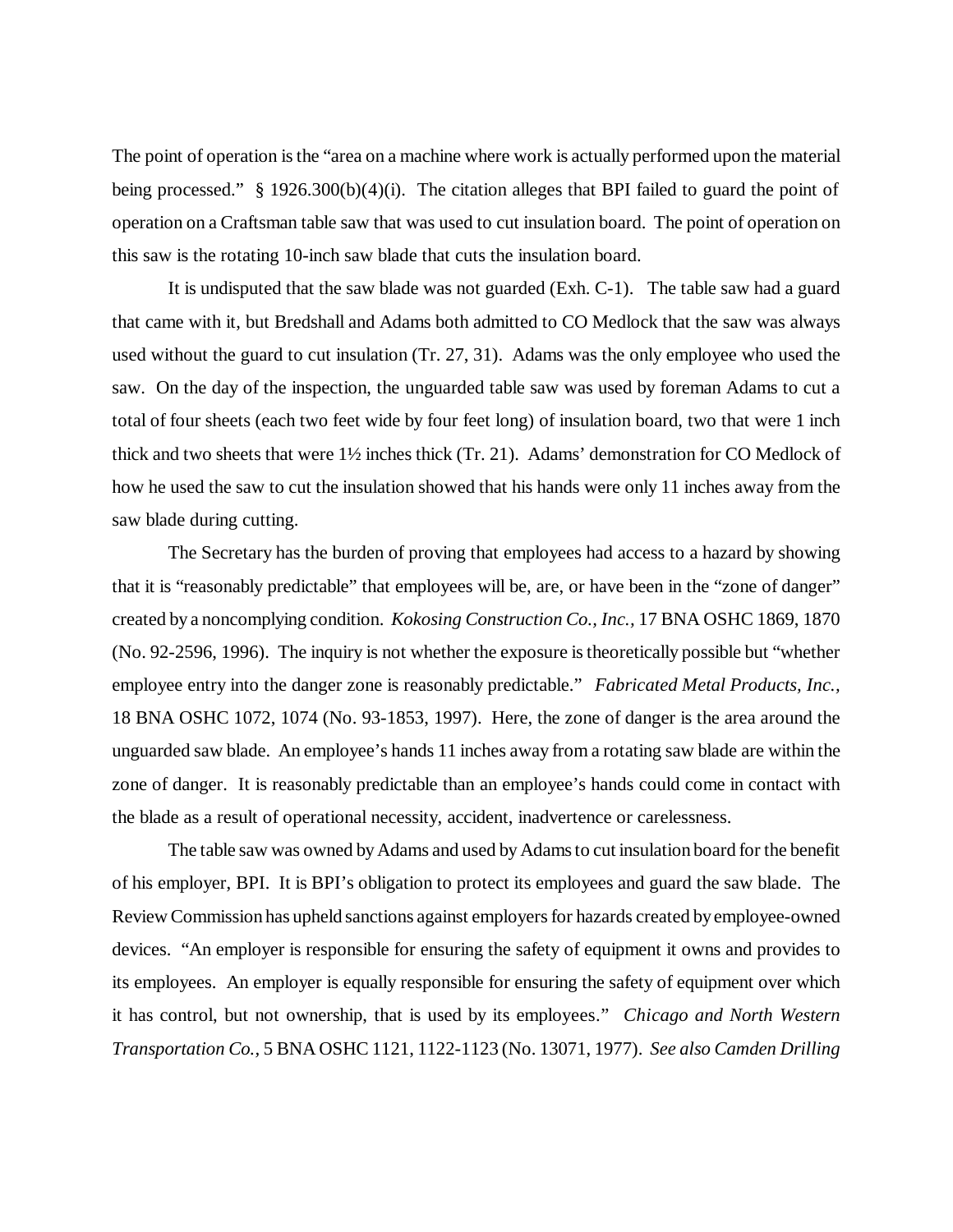*Co.,* 6 BNA OSHC 1560, 1561 (No. 14306, 1978). BPI should have had Adams install a guard or should have installed a guard itself.

The record establishes that the standard applies to the work performed by BPI; BPI did not comply with the terms of the standard in that the saw blade was not guarded; employees had access to the hazards of an unguarded blade; and BPI had knowledge that the saw was used without a guard. Without guard protection on the table saw, an employee was exposed to serious physical harm amputation of fingers or other parts of the hand. Under § 17(k) of the Occupational Safety and Health Act (Act), a violation is serious if there is a substantial probability that death or serious physical harm could result from the violative condition. 29 U. S. C. § 666(k).

Accordingly, the violation of  $\S 1926.300(b)(4)(ii)$  is affirmed as serious.

### **Infeasibility Defense**

BPI alleges that it is infeasible to use a guard on the table saw because the blade has to be set on a 30-45 degree angle and insulation board that is over two inches thick binds up in the angled blade, damaging the board.

To establish the affirmative defense of infeasibility, an employer has the burden of proving that (1) the means of compliance prescribed by the applicable standard would have been infeasible under the circumstances in that either (a) its implementation would have been technologically or economically infeasible or (b) necessary work operations would have been technologically or economically infeasible after its implementation, and (2) either (a) an alternative method of protection was used or (b) there was no feasible alternative means of protection. *Beaver Plant Operations, Inc.,* 18 BNA OSHC 1972, 1977 (No. 97-0152, 1999).

BPI failed to show that a guard would have been technologically or economically infeasible to install. CO Medlock testified that he has seen larger, adjustable guards and box type guards for saw blades set on an angle (Tr. 26, 71). BPI did not show that it even attempted to use any type of guarding method.

 BPI failed to show that it would have been precluded from performing its work of cutting insulation with a guard. BPI asserts that binding occurs on insulation board over two inches thick. Bredshall stated that the binding problem was alleviated by cutting the insulation board half way through on one side and then flipping it to the other side and running it through the saw again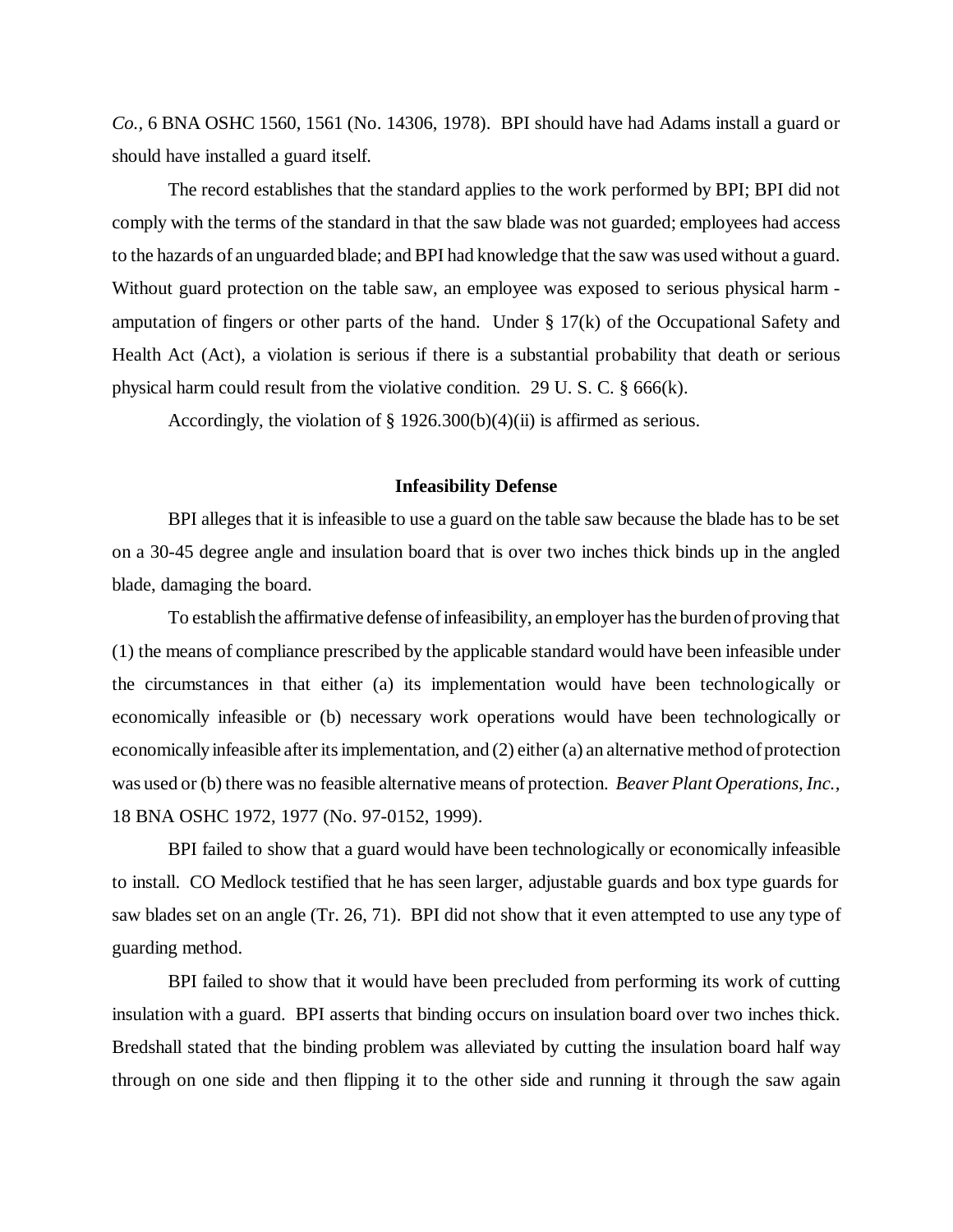(Tr. 83). He did not attempt to attach any guard while using this method. Moreover, BPI does not cut insulation board over two inches thick all the time. On the day of the inspection, the insulation board cut by foreman Adams was all less than two inches thick.

BPI failed to show that there was no feasible alternative means of protection. The employer "must show that it has explored all possible alternate forms of protection." *State Sheet Metal* Co*.,* 16 BNA OSHC 1155, 1161 (No. 90-1620, 1993). Indeed, an employer is expected "to exercise some creativity in seeking to achieve compliance." *Gregory & Cook, Inc.,* 17 BNA OSHC 1189, 1191 (No. 92-1891, 1995). The standards recognize various other guarding methods such as barrier guards, two-hand tripping devices, and electronic safety devices. *See* 29 C. F. R. § 1926.300(b)(3). Supplemental protection, such as special handtools for placing and removing material, can also be used. *See* 29 C. F. R. § 1926.300(b)(4)(iii). BPI has not presented any alternative means of protection and has not shown whether or not they could be used.

Therefore, BPI has failed to establish its infeasibility affirmative defense.

# **Citation 2, Item 1 – Alleged repeat violation of § 1926.451(g)(1)**

Section  $1926.451(g)(1)$  provides:

Each employee on a scaffold more than 10 feet (3.1 m) above a lower level shall be protected from falling to that lower level. Paragraphs  $(g)(1)$  (i) through (vii) of this section establish the types of fall protection to be provided to the employees on each type of scaffold. Paragraph (g)(2) of this section addresses fall protection for scaffold erectors and dismantlers.

The citation alleges that BPI failed to have a standard guardrail on its scaffold on which an employee was working and was exposed to a fall hazard in excess of 16 feet.

There is no dispute that there was no guardrail on the part of the scaffold where Adams was working on the day of the inspection (Exh. C-2). The scaffolding belongs to BPI (Tr. 80). According to Bredshall, all of the guardrails were up when the scaffold was erected about five days before the inspection (Tr. 84). Bredshall stated that he was working on the scaffold the night before the inspection and the guardrail was still up (Tr. 87). Bredshall did not know why the guardrail was down on the afternoon of the inspection (Tr. 88). Adams told CO Medlock that he did not remove the guardrail (Tr. 47).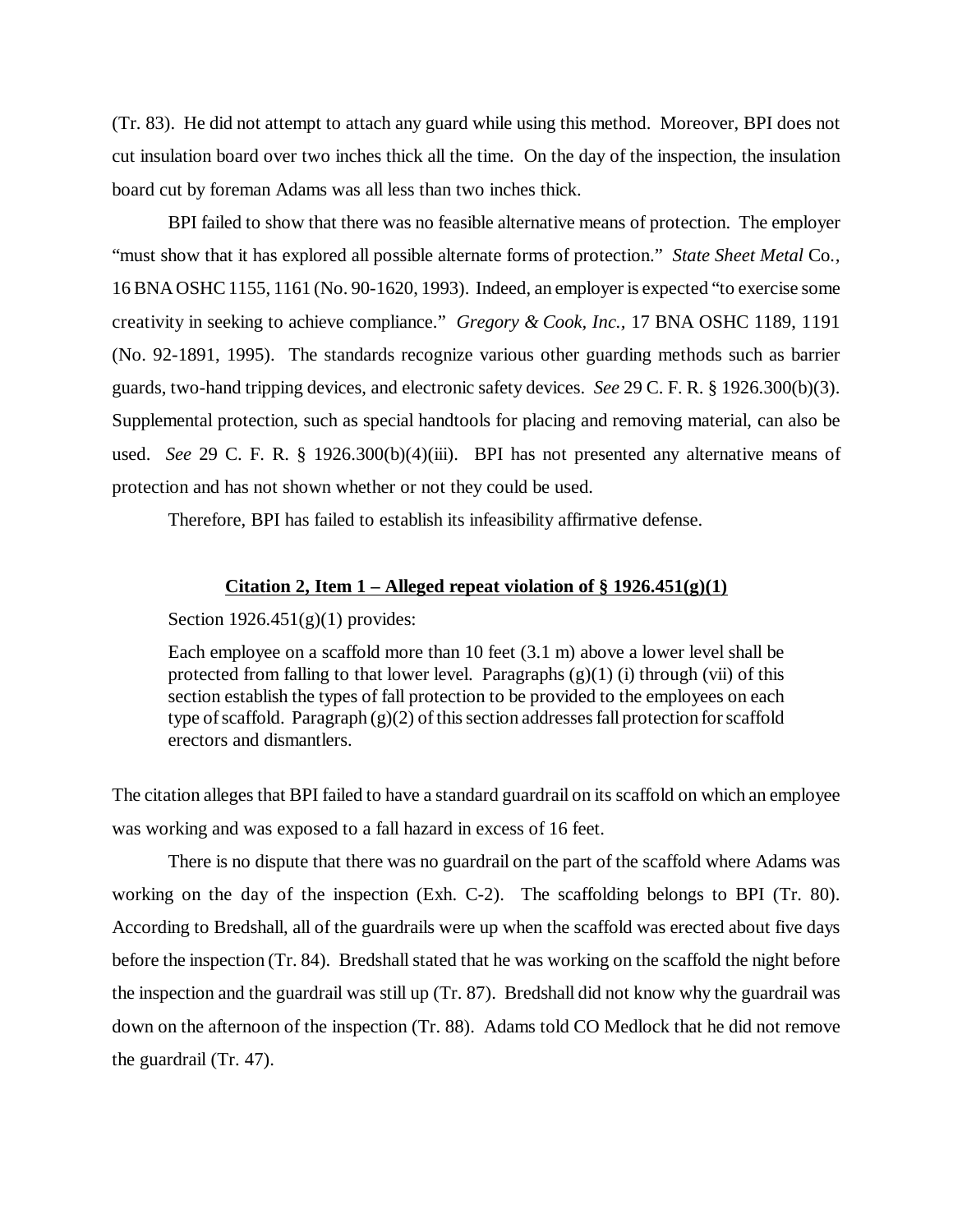Adams was facing the building, applying the finish, and standing on planking that was 19 inches wide on the scaffold (Exh. R-1). Behind him there was no guardrail. Although there was cross bracing, it was only 19 inches from its highest point and nine inches at its lowest point above the work platform. He was standing 16 feet, 10 inches above the ground.

The fall standard applies to the work performed by BPI; BPI did not comply with the terms of the standard in that the scaffold did not have a guardrail; an employee was exposed to a fall hazard of over 16 feet; and knowledge of the missing guardrail is imputed to BPI through its foreman Adams.

The violation of  $\S 1926.451(g)(1)$  is affirmed.

### **Repeat Classification**

Under the Commission's long stated test, a repeat violation under  $\S 17(a)$  of the Act occurs if the Secretary shows "a Commission final order against the same employer for a substantially similar violation." *Potlatch Corporation,* 7 BNA OSHC 1061, 1063 (No. 16183, 1979). The Secretary establishes substantial similarity "by showing that the prior and present violations are for failure to comply with the same standard, at which point the burden shifts to the employer to rebut that showing." *Monitor Constr. Co.,* 16 BNA OSHC 1589, 1594 (No. 91-1807, 1994).

The repeat classification is based on a citation<sup>1</sup> issued to BPI on February 24, 1999, for violation of § 1926.451(g)(1) for lack of guardrails on scaffolding approximately 13 feet above the ground (Tr. 61). Although the citation was contested, it was informally resolved by settlement agreement with a reduction in penalty. That citation became a final order. This prior citation was for violation of the same standard under similar conditions as the instant case. BPI does not dispute the similarity of the violations.

Thus, the violation of  $\S 1926.451(g)(1)$  is affirmed as repeat.

#### **Greater Hazard Defense**

BPI asserts that there is a greater hazard to an employee by having the guardrail up when placing material on the platform than by removing the guardrail.

<sup>&</sup>lt;sup>1</sup>BPI received another citation for violation of § 1926.451(g)(1) in November 1998 which also became a final order on an informal settlement. The November 1998 citation was not used as the basis for this repeat classification because OSHA could not locate the file.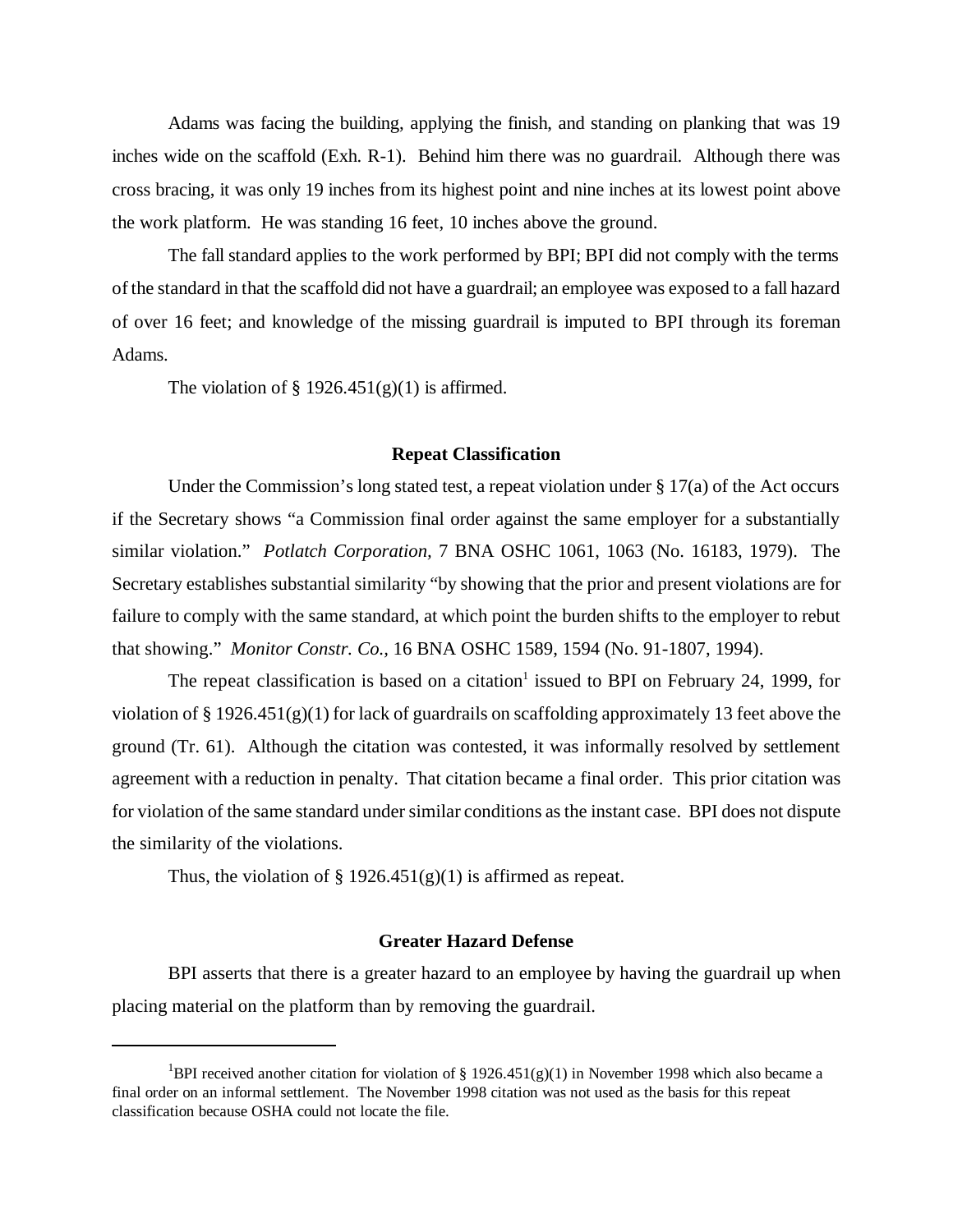In establishing the affirmative defense of greater hazard, "an employer must prove that: (1) the hazards created by complying with the standard are greater than those of noncompliance, (2) other methods of protecting employees from the hazards are not available, and (3) a variance is not available or application for a variance is inappropriate." *Seibel Modern Manufacturing & Welding Corp.,* 15 BNA OSHC 1218, 1225 (No. 88-821, 1991).

BPI has not presented any evidence that using a guardrail was a greater hazard than not using it. The only material placed on the scaffold was a bucket of finish (Exh. C-2). There was no evidence to show that it was necessary to remove the guardrail in order to place the bucket on the scaffold. In fact, Bredshall testified that he did not know why the guardrail was down and merely speculated as to why it was down (Tr. 87-88).

BPI has not presented any evidence that other methods of protecting employees from the fall hazard were not available. If the guardrail had to be taken down, the employer could have utilized personal fall protection for the employee on the scaffold. Adams was not wearing any personal fall protection.

BPI has not presented any evidence of the unavailability of or inappropriateness of a variance.

Thus, BPI has failed to prove its greater hazard defense to excuse its noncompliance with  $§ 1926.451(g)(1).$ 

### **PENALTY ASSESSMENT**

Section 17 (j) of the Act requires that when assessing penalties, the Commission must give "due consideration" to four criteria: (1) the size of the employer's business, (2) the gravity of the violation, (3) the good faith of the employer, and (4) the prior history of violations. 29 U. S. C. § 666(j). The Commission has wide discretion in penalty assessment. *Kohler Co.,* 16 BNA OSHC 1769, 1777 (No. 88-237, 1994).

BPI is a very small company that employed 10-12 employees at the time of the inspection. There were only four employees working on the Wilmington project. Based on the very small size, a reduction in the penalty is appropriate.

Generally, the gravity of the violation is the primary consideration in assessing penalties. *Trinity Industries, Inc.,* 15 BNA OSHC 1481, 1483 (No. 88-2691, 1992). The gravity of a particular violation "depends upon such matters as the number of employees exposed, the duration